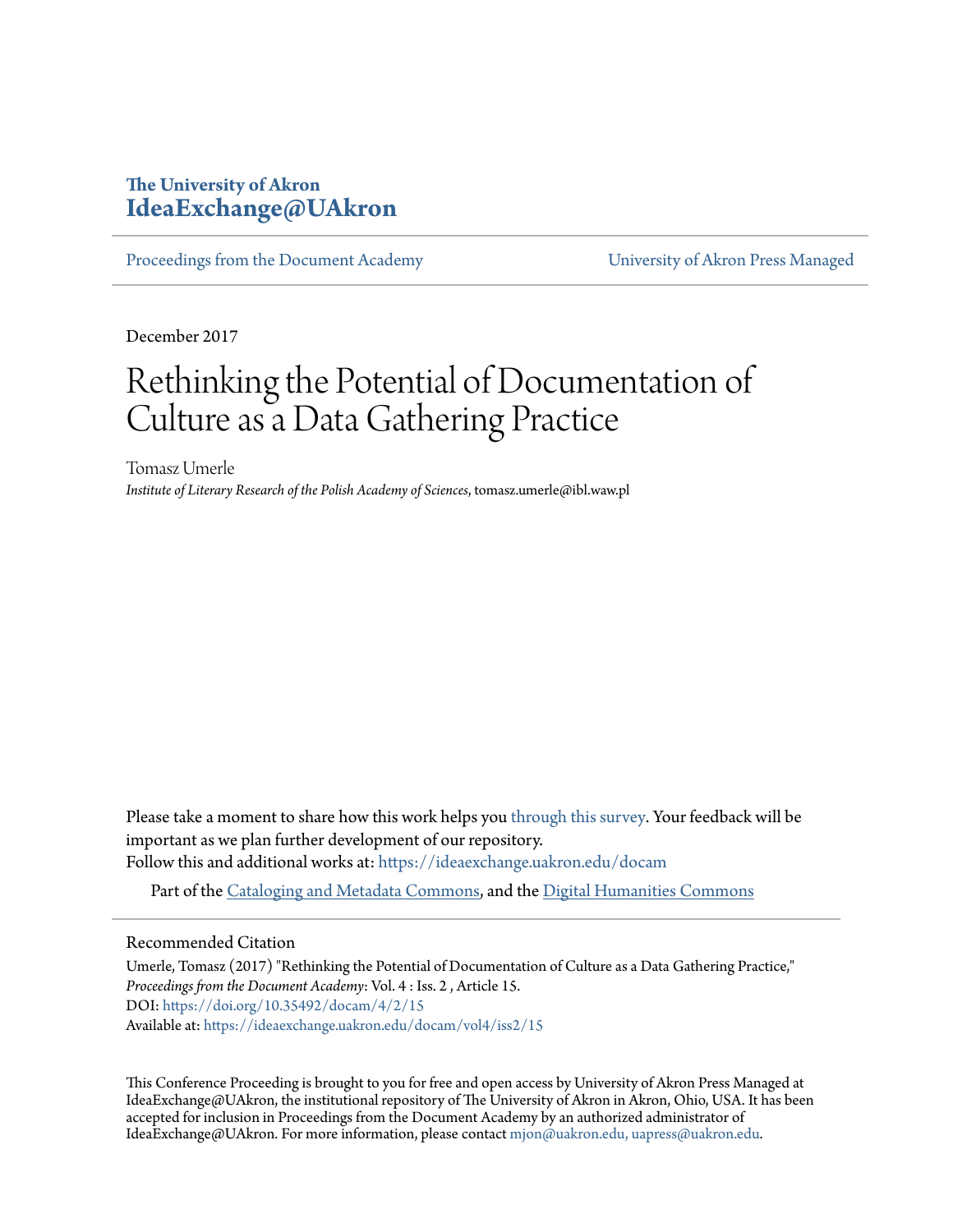In this article, I will be examining the *documentation of culture* (DoC). This is the practice of gathering and producing the information and data relevant to intangible cultural phenomena. DoC is generally practiced by teams of documentalists generally outside GLAM institutions (i.e., galleries, libraries, archives and museums). As such, it differs from the preservation and description of concrete objects of cultural heritage done within those institutions. 1

I will be talking about DoC projects—like bibliographies, filmographies and dictionaries in the form of books or databases—which are also independent from the academic library and information science (LIS) community and infrastructure. As such, they realize their potential as digital data-centric initiatives later, and in a different cultural context, than those of GLAM institutions. I will be using examples of Polish DoC projects to address the specific problems that DoC projects and services are facing today.

For decades, DoC projects in Poland have been institutionally independent from library systems and information science departments and have been a part of research institutes, universities, or cultural institutions. As such, they have developed fundamental documentation resources which have allowed DoC to fulfill the role of being an auxiliary discipline to the humanities.

Today DoC projects in Poland deal with issues that undermine their traditional position. DoC practitioners increasingly find it difficult to clearly define and communicate their role: a) in relation to LIS; b) to the broader academic community; and c) as a practice in the digital age of information overload. In this article, I will briefly outline the specificity of DoC, its main issues and possible solutions to its current problems.

#### **What Does DoC Document?**

The examples of long-term Polish documentation initiatives include institutes within the Polish Academy of Sciences (e.g., Institute of Literary Research, Institute of History, Institute of Art), higher education departments (The Polish National Film, Television and Theater School), cultural public organizations (Theater Institute, Polish Library of Songs<sup>2</sup>), and cultural non-governmental organizations (Polish Music Information Centre, Bibliography of Polish Ethnography).

For decades, teams of documentalists have worked within these institutions on specific projects important for all those interested in culture in Poland. Here are a few examples of such projects:

-

<sup>1</sup> It is worth noting that many of the issues discussed in this article apply also to the practices of librarians, museum cataloguers, etc., but looking outside the context of preserving material resources offers an interesting viewpoint on issues specific to DoC projects.

<sup>&</sup>lt;sup>2</sup> Polish Library of Songs is a creator of an online database called Digital Library of Songs, which gathers metadata of Polish songs and to some extent grants access to audio versions of songs, but it does not primarily store music albums, CDs, publications, etc.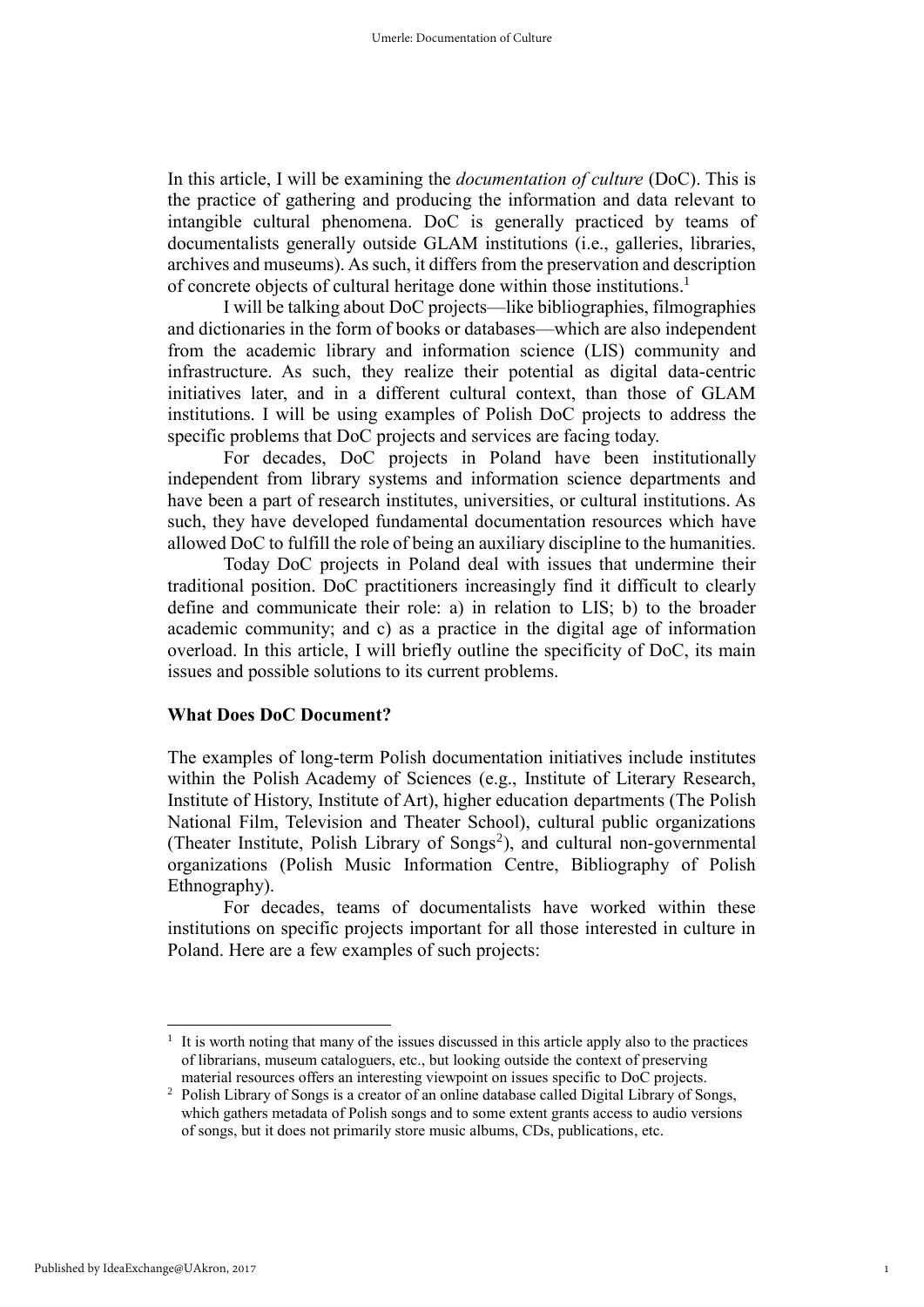- Polish Film Database:<http://www.filmpolski.pl/fp/index.php>
- Encyclopedia of Theater (multiple databases): <http://www.encyklopediateatru.pl/>
- Polish Literary Bibliography: [http://pbl.ibl.poznan.pl](http://pbl.ibl.poznan.pl/)
- Polish Biographical Dictionary: <http://www.psb.pan.krakow.pl/index.php/en/>
- Digital Library of Polish Song: <http://www.bibliotekapiosenki.pl/glowna>
- Polish classical music database: <http://www.polmic.pl/index.php?lang=pl>
- Bibliography of Polish Etnography:<http://odie.ptl.info.pl/>
- Non-digitized examples, such as Polish Artistic Life (calendar), Biographical Dictionary of Polish Theater, Dictionary of Polish Artists

Documentation projects in Poland are mostly connected to either scientific or cultural institutions and serve the purposes of registering certain domains of culture and/or humanities, and supporting research. Some of these initiatives are also institutionally connected to archival or librarian practices, nonetheless their documentarian projects are dedicated to registering certain cultural phenomena, not just the material objects they preserve or archive. That is why we might look at them as *data gathering practices*.

The idea behind such documentation projects may be construed as such:

| <b>DoC</b> Project (with a | <b>Mediator (evidence):</b> | <b>Object of</b>              |
|----------------------------|-----------------------------|-------------------------------|
| given methodology)         | Documents                   | <b>documentation</b> : Living |
|                            |                             | culture                       |

Which translates into specific examples, such as:

| <b>Polish Literary</b><br><b>Bibliography</b> | <b>Mediator (evidence):</b><br>Books, journals | Object of<br>documentation: What<br>is considered "literary"               |
|-----------------------------------------------|------------------------------------------------|----------------------------------------------------------------------------|
| <b>Theater Institute</b>                      | <b>Mediator (evidence):</b>                    | Object of                                                                  |
| database of theatrical<br>repertoire          | Theatrical programs,<br>other collateral       | <b>documentation:</b> All the<br>theatrical works ever<br>staged in Poland |

It is debatable what types of documents should be included in these kinds of documentation projects, and there are always scientific and methodological considerations; they serve a mediating role in the more general task of documenting cultural phenomena. The question that DoC documentalists ask themselves is, "Are school literary competitions, or amateur theater, or Facebook posts, etc., important enough as a cultural phenomenon for us to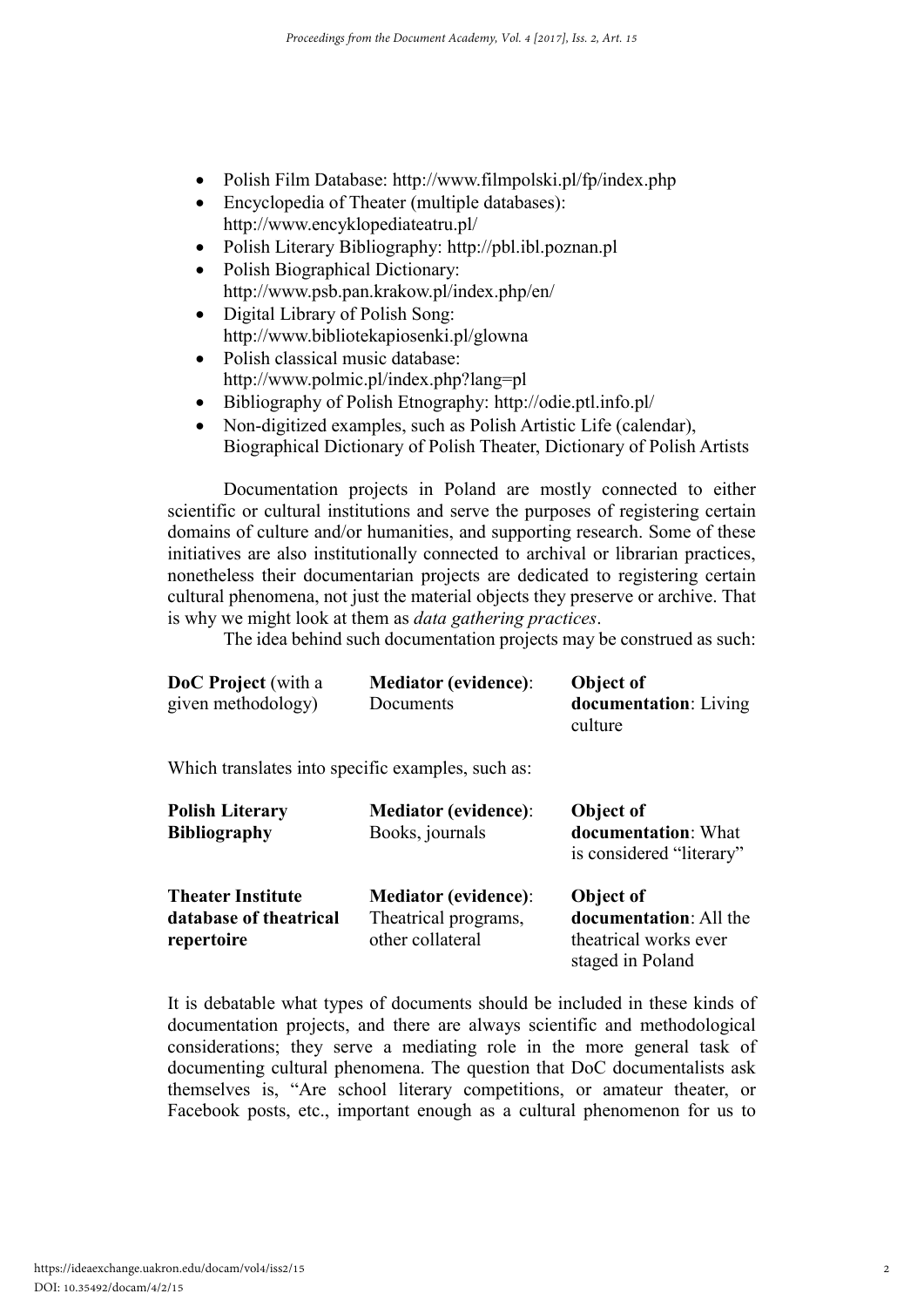document them?" rather than, "Should a specific, physically identified set of documents be processed?"

To fully understand this attitude towards documentation practices, it is best to once again evoke the famous Suzanne Briet's example of the antelope, a living animal which—according to Briet—becomes a document when it is catalogued for the first time: "*L'antilope cataloguée est un document initial et les autres documents sont des documents seconds ou dérivés*" (Briet, 1951, p. 8). What contemporary researchers find fascinating and groundbreaking in Briet's work is the fact that in Briet's categories a documentalist is in fact preoccupied with a certain state of a "thing" or "being" that becomes a document when it is framed as such by society. It makes the definition of *document* fluid, and definitely not restricted to set of traditional documentation resources (books, journals, etc.).

DoC projects free from the duty to document specific resources stored in their archives or magazines face the "antelope dilemma" on a regular basis. What happens when a poem/song is written/captured and registered, then published on the Internet? Is this a part of a literary/musical culture that should be registered? As a documentalist working on creating a database I am not worried about archiving this document; it would take me half a minute to introduce a new record into my database concerning this specific phenomenon. In the end, I am definitely facing what Briet would call "*la poeme/chanson cataloguée.*" Of course, I will not do that right away, due to strict methodological rules of my DoC project, but those rules are subject to discussion. And this discussion is being performed within the framework envisioned by Briet. Going beyond this, the question of DoC is not, "What new kinds of catalogues can document these captured antelopes?" but rather, "What kinds of antelopes are running wild in the world?"

According to Briet, as Buckland suggests (Buckland, 1997, 1998), this makes the document physical evidence of an object we are really interested in: "*Un document est une preuve à l'appui d'un fait*" (Briet, 1951, p. 7). And in the digital age, it is easier than ever before to gather enormous amounts of evidence of artistic practices which in turn make DoC—unexpectedly—heavily influenced by the contemporary data-centric culture on the one hand, and on the other it engages documentalists in continuous theoretical discussions about the nature of art, music, performance, etc., which Buckland also incisively notes:

This situation is reminiscent of discussions of how an image is made art by framing it as art. Did Briet mean that just as "art" is made art by "framing" (i.e. treating) it as art, so an object becomes a "document" when it is treated as a document, i.e. as a physical or symbolic sign, preserved or recorded, intended to represent, to reconstruct, or to demonstrate a physical or conceptual phenomenon? (Buckland, 1997, p. 806)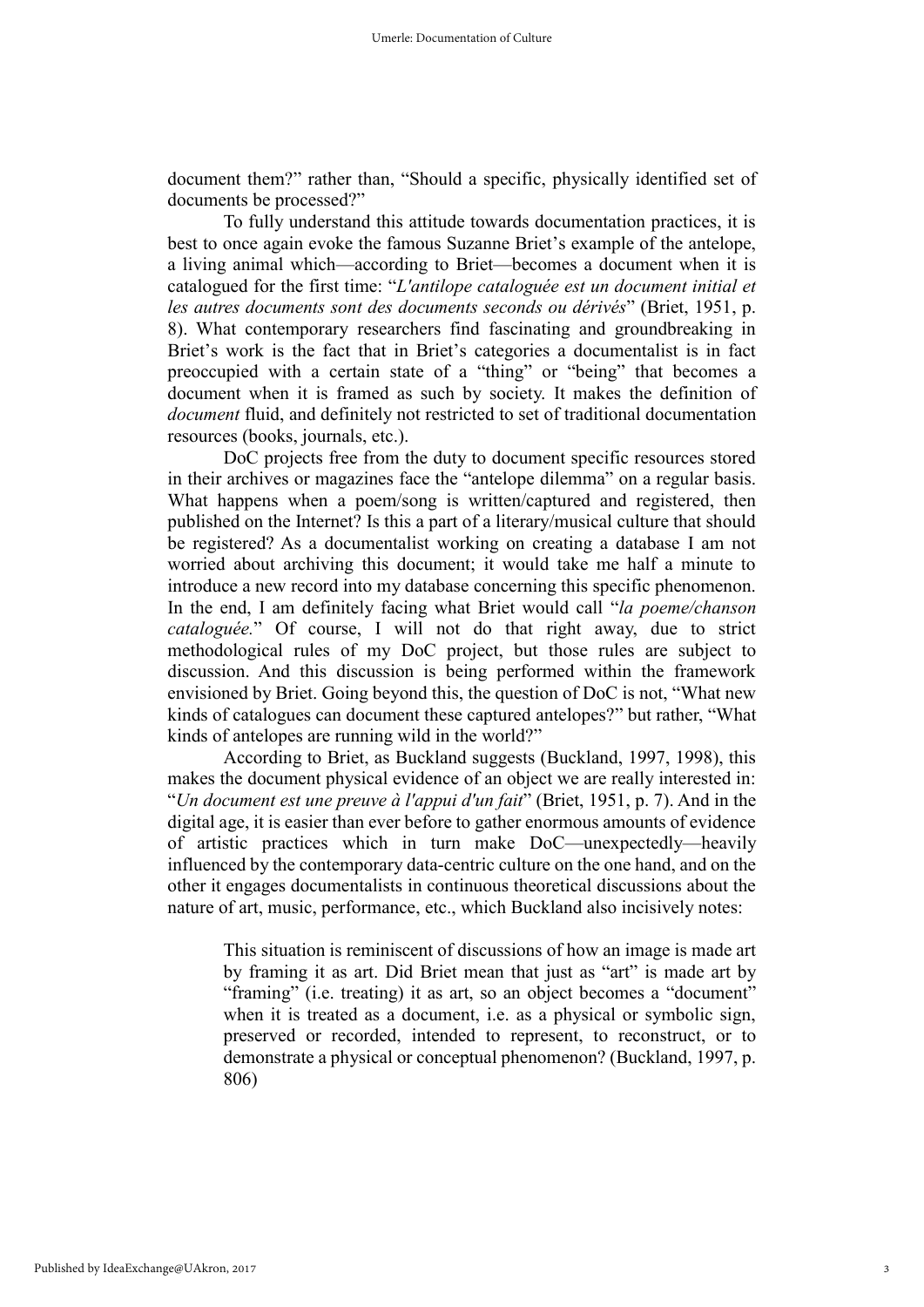What is unexpected in DoC becoming a part of data-centric culture is, firstly, the fact that DoC projects have mostly originated from traditional documentation resources. The above-mentioned DoC resources—dictionaries, bibliographies, filmographies, databases—are the effects of documentalists' work of reading, listening to and watching culture firsthand and producing knowledge for a certain subdiscipline in structured, or semi-structured forms (e.g., handwritten, printed, electronic databases). Secondly, DoC projects have not been a part of the LIS infrastructure (neither library software, nor modern, usually costly, scientific databases), so the projects themselves are methodologically more diverse than typical LIS projects and frequently use custom metadata schemas. While LIS institutions have worked together on standardization of metadata and compatibility of their software, DoC projects methodologies were not subject to regulations or discussions that were supposed to prepare data-gathering initiatives to function properly in the digital age. We might add that the DoC tradition of metadata creation is connected in a complex way to well-known other traditions, namely library and data management approaches (Burnett, Ng & Park, 1999). It is freed from the duty to serve users interested in a specific stored object, but it has not from the start been connected to computer-assisted data production.

What DoC projects share with the basic ideology of the data-centric culture is the Briet-like open and dynamic definition of documentation. Documentation for DoC is a practice of documenting living culture evidenced by socially constructed documents and focused on creating and providing information on culture, not preserving actual cultural objects, which theoretically means that DoC projects are ideologically well-equipped to introduce digital tools and standards into their practices. At the same time this basic ideological commonality faces serious technological challenges, which makes the position of DoC in contemporary data- and documentation-driven culture complex and interesting.

# **Unexpected Consequences of Data-Centric Culture**

DoC in Poland has gathered vast and unique resources of what we could call today *cultural or humanistic data*, created in accordance with the best academic standards of documentation. The primary documentary resource of DoC projects was cultural and humanistic information that was traditionally treated as an auxiliary resource for the humanities that materialized in the form of books routinely distributed as such. Digitization steadily reshapes the identity of DoC projects into projects that are almost entirely data-centric, making documentation specialists creators, curators and managers of datasets.<sup>3</sup>

A rough estimate tells us that if data gathered through DoC projects were

-

<sup>3</sup> From this point of view DoC projects also possess their own concrete documents—like GLAM institutions—although they do not possess cultural objects (primary cultural documents like books, movies, screenplays of plays, sculptures etc.).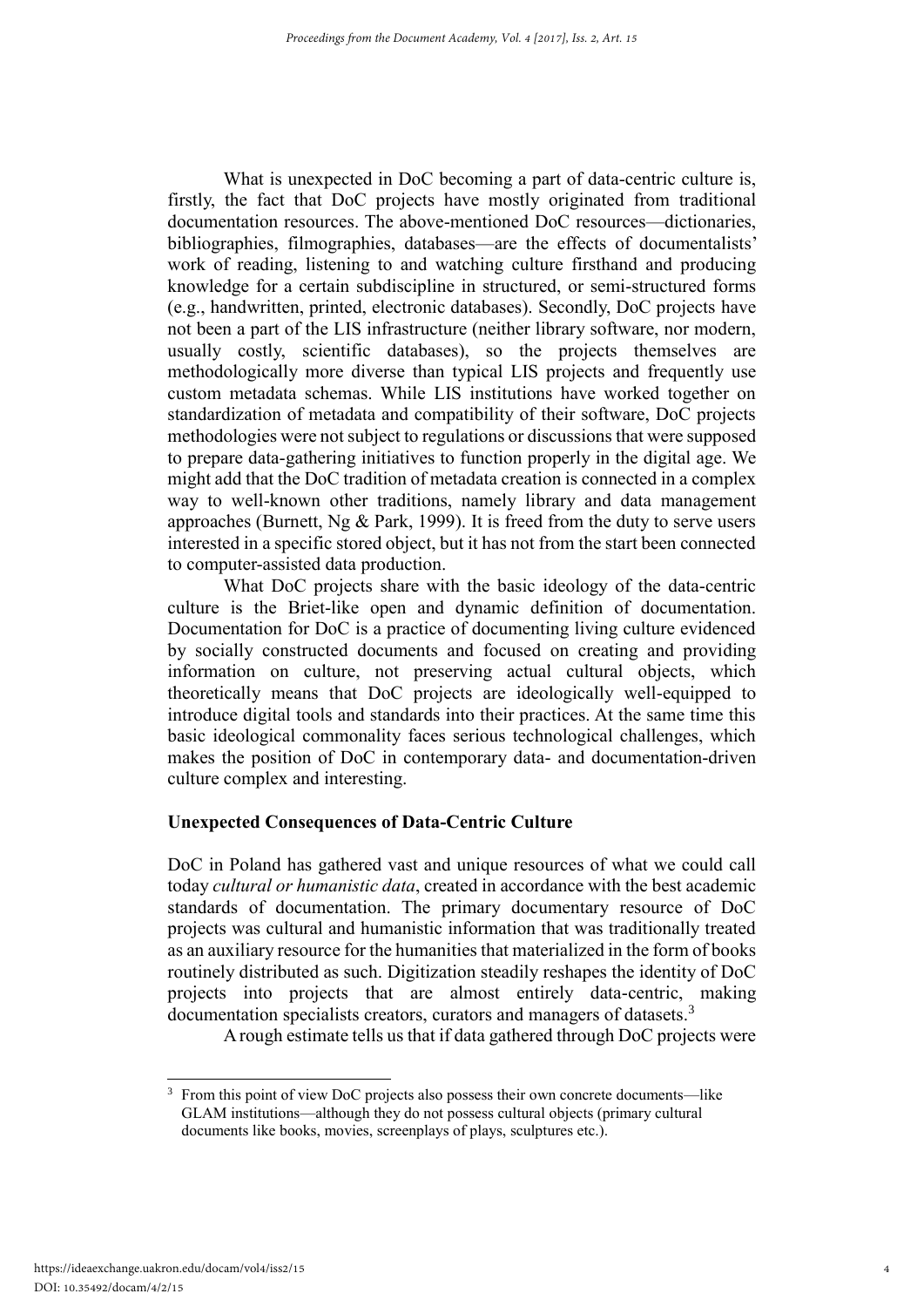digitized, the potential database would consist of at least 10 million entries.<sup>4</sup> Only a small part, approximately 20 percent, of these resources has been digitized—some of them have not even been published (e.g., handwritten or printed card catalogues). Nonetheless it is an obvious goal of each institution to digitize as much knowledge as they can in the form of structured data, which is treated as a universal "necessity of our time." For Lund, this necessity is embedded in the state of contemporary culture and the dominance of data in information science:

Necessity emerges from information overload in modernity and from the needs of scientists and engineers (as well as others) to have quick and efficient access to the newest information in their own and neighboring subject domains. For Briet, specialized cultures make up the culture of modernity, but the culture of modernity is overall driven by greater needs for "efficiency" and "dynamism," and this includes in intellectual domains. (Day, 2014, p. 9–10)

It seems as though DoC is, in a sense, in a perfect spot—it is focused on creating (meta)data that is a privileged form of science communication nowadays, and it can participate in meaningful discussions about the current state of documents in the age of renewed interest in documentation studies and general instability of the definition of *document*. However, digitization funding in Poland (and not only there) is mostly dedicated to cultural objects (which are mostly in possession of libraries and archives), not their metadata, which can be produced by entities different from those that digitize and/or possess certain object. And in the process of digitization that is being routinely funded, there is a general reluctance to treat metadata creation as a necessary component of digitization projects, which is a universal issue noted by researchers:

[There is a] continuing aversion to spending some time and money on creating metadata and the belief that there may be some technical panacea to remove this tiresome burden… There may be a number of reasons for this but one that stands out for us is that in institutional terms the role of librarians and information professionals has been sidelined and downgraded in favour of IT services since the inception of the worldwide-web. Typically, IT departments have little expertise in the area of information management—but believe they do. Metadata creation, cataloguing and classification may not be currently fashionable but it does provide an essential means to find materials and avoid "digital oblivion." (Casey, Proven & Dripps, 2006)

-

Data gathered via questionnaire from the following institutions: Institute of History, Institute of Art, and Institute of Literary Research of the Polish Academy of Sciences; The Polish National Film, Television and Theater School; Theater Institute; Polish Library of Songs; Polish Music Information Centre; Bibliography of Polish Ethnography.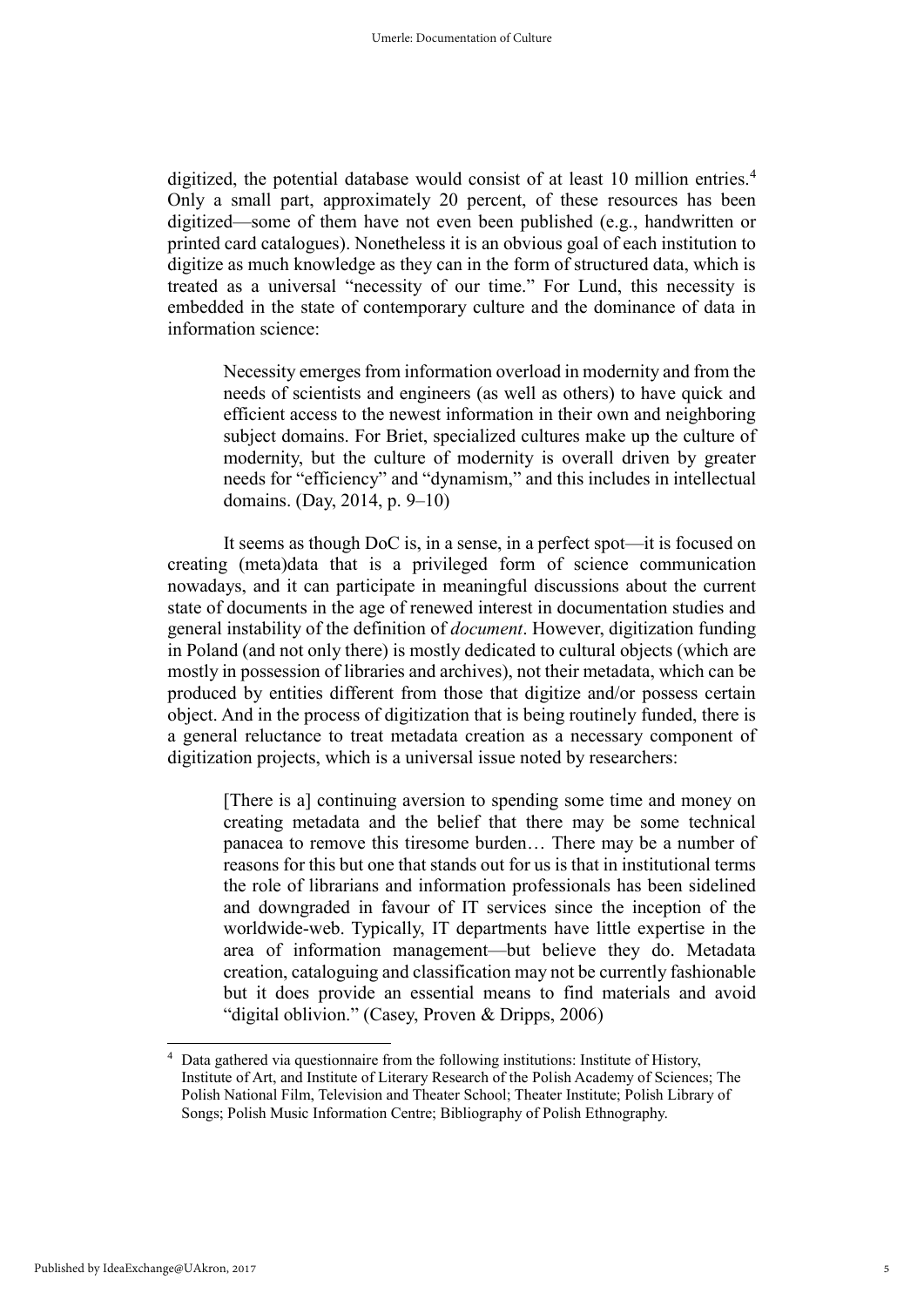The notion of IT utopia is not the only reason for this reluctance. In the end, the vision of content queries replacing metadata-based queries is still far from realization and far from becoming a popular belief, especially in the realm of culture or humanities, which are susceptible to terminological and historical instability. This reluctance should also be attributed to the psychological consequences of an information overload culture that creates a popular assumption that there is "already enough data" so easily accessible that it seems counterintuitive that the creation of data may be a reasonable time-, people- and money-consuming enterprise (Hoq, 2014, pp. 55–57).

The other reason for the focus on digitization of objects is connected to the users' perception of digitized cultural heritage. As Lund (2009) proposes, there are three aspects of documents—physical, social and mental. Lund encourages analyzing the ways in which they interact with each other. The digitization of cultural objects focuses on creating a strong mental experience of physicality—the pictures, galleries, photos and gifs are the core elements of digital libraries, and they serve as the evidence of the ability of digitization to make the user *feel* as if they experienced the actual, physical object.

From this point of view, the digitization of cultural objects is a more concrete practice as compared to the creation and digitization of metadata, which result in more abstract practices of introducing records into a database or an entry in a dictionary (or even enriching existing records).

# **Making Metadata Worthwhile**

DoC projects are and will be metadata-centric (and the obvious work of linking metadata to actual objects is just a part of enriching records/entries). And as such they have to address the above-mentioned reluctance to support metadata creation by embracing the identity of metadata creators or providers, which means rethinking DoC projects in terms of treating them as sources of cultural and research datasets.

DoC projects in Poland have gathered knowledge on Polish culture, which is divided into cultural domains (theater, music, literature, art, history, ethnology, etc.). However, one of the main and obvious advantages of databased research should be the ability of researchers to freely manipulate data from different domains of culture, which in turn is possible only when handlers of data put enough effort into assuring that their discipline-specific data is stored in a manner that facilitates interdisciplinary research. And this task might be achieved only through the multi-institutional effort to strengthen cooperation between DoC institutions.

Assuring the interoperability and interconnectedness of metadata might be obvious from the vantage point of LIS, due to its infrastructural embeddedness in standardized metadata formats (despite their fluid nature), but DoC projects are more methodologically diverse. And it is not just a Polish specificity. Australian Humanities Networked Infrastructure (HuNI), an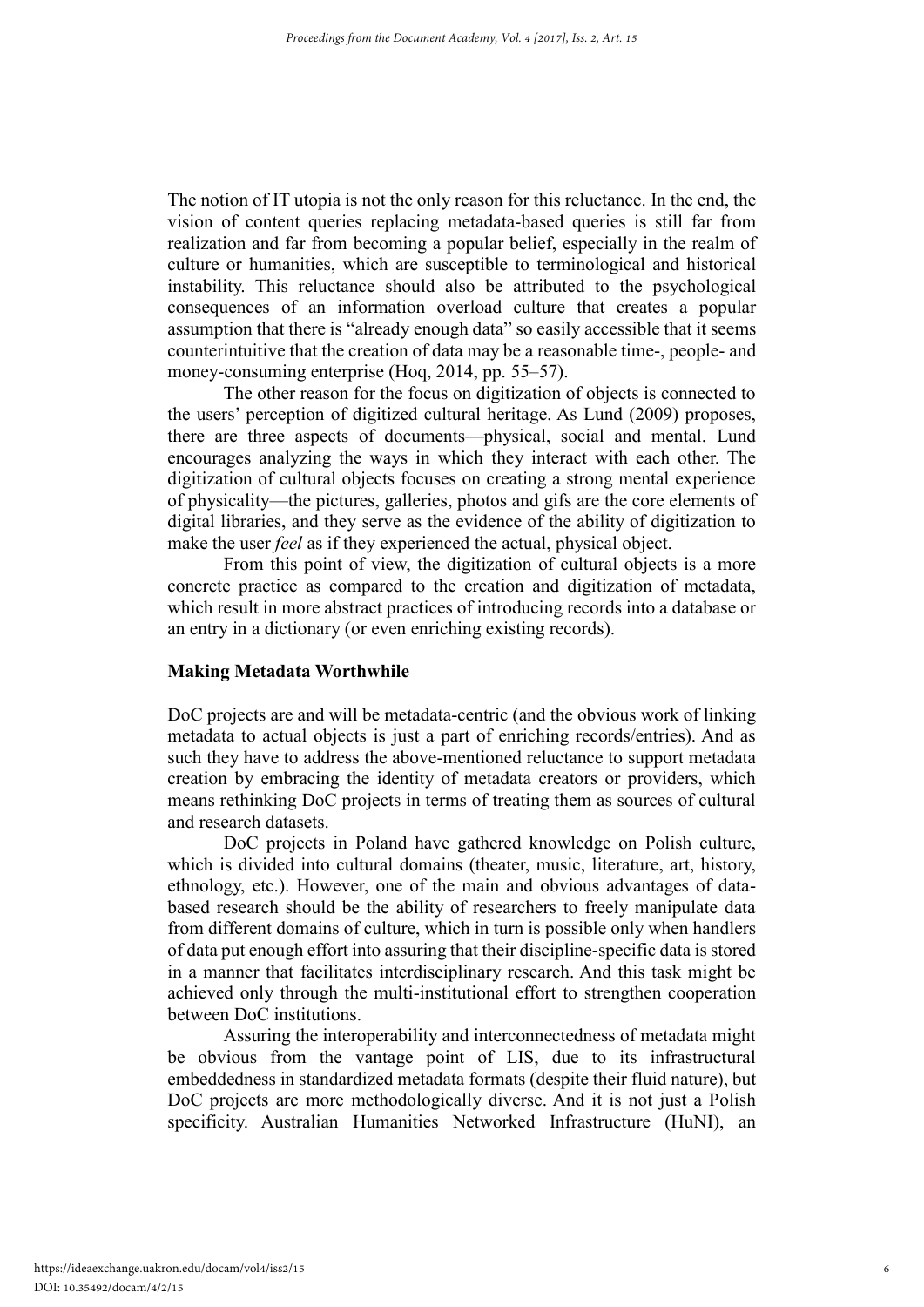endeavor created by Australian DoC institutions, is a data aggregate that is built largely of custom metadata schemas. HuNI creators tried to incorporate these datasets into existing ontologies, but resigned due to the very nature of metadata concerning culture and humanities gathered by DoC institutions:

Significant technical and conceptual difficulties became clear with this approach. In part, these challenges arise from broad disciplinary shifts within the humanities, away from a traditional focus on measuring the value and meaning of cultural artefacts to recognizing the import of cultural flows and the dynamic nature of cultural infrastructure (itself understood as a creative process and catalyst of social and environmental amenity). (Verhoeven & Burrows, 2014)

In this context, one of the differences between DoC and LIS metadata we might infer, having in mind the analogies between DoC and Briet's definition of documents—that arises from DoC's commitment to document living culture is a more flexible and discipline-specific metadata. The interconnectedness and interoperability of metadata has not traditionally been a priority of disciplinary DoC projects; however, they have been prioritized within LIS in the past decades.

The second issue with building datasets that facilitate interdisciplinary research is the fact that still the majority of DoC resources have not been fully digitized, due to the above-mentioned reluctance to fund metadata creation (or, in this case, to be precise, *remediation*). Dictionaries, calendars or bibliographies need to be transformed into structured forms of data storage (e.g., relational databases), which is a task that most likely demands using innovative natural language processing and machine learning technologies together with human expertise.

Cooperation between DoC projects in creating interdisciplinary and open access research datasets faces two mid-term and long-term challenges: 1) building ontologies for custom data schemas; and 2) obtaining funding for innovative digitization projects.

For the time being, what DoC institutions can focus on is convincing the academic community, and other users of scientific information, of the obvious advantages of building interdisciplinary datasets. And this can be done through engaging building smaller data collections dedicated to interdisciplinary domains of culture that do not require implementing universal solutions.

#### **Designing interdisciplinary machines**

The long-term goal of DoC might be seen as a form of adaptation to "modern information and communication technologies [that] are, above all, *devices and systems that function through both sociocultural and technical logics*" (Day, 2014, p. 63). It may serve, for Day, as the testament to how documentation sometimes plays the role of a follower of contemporary domination of data **"**as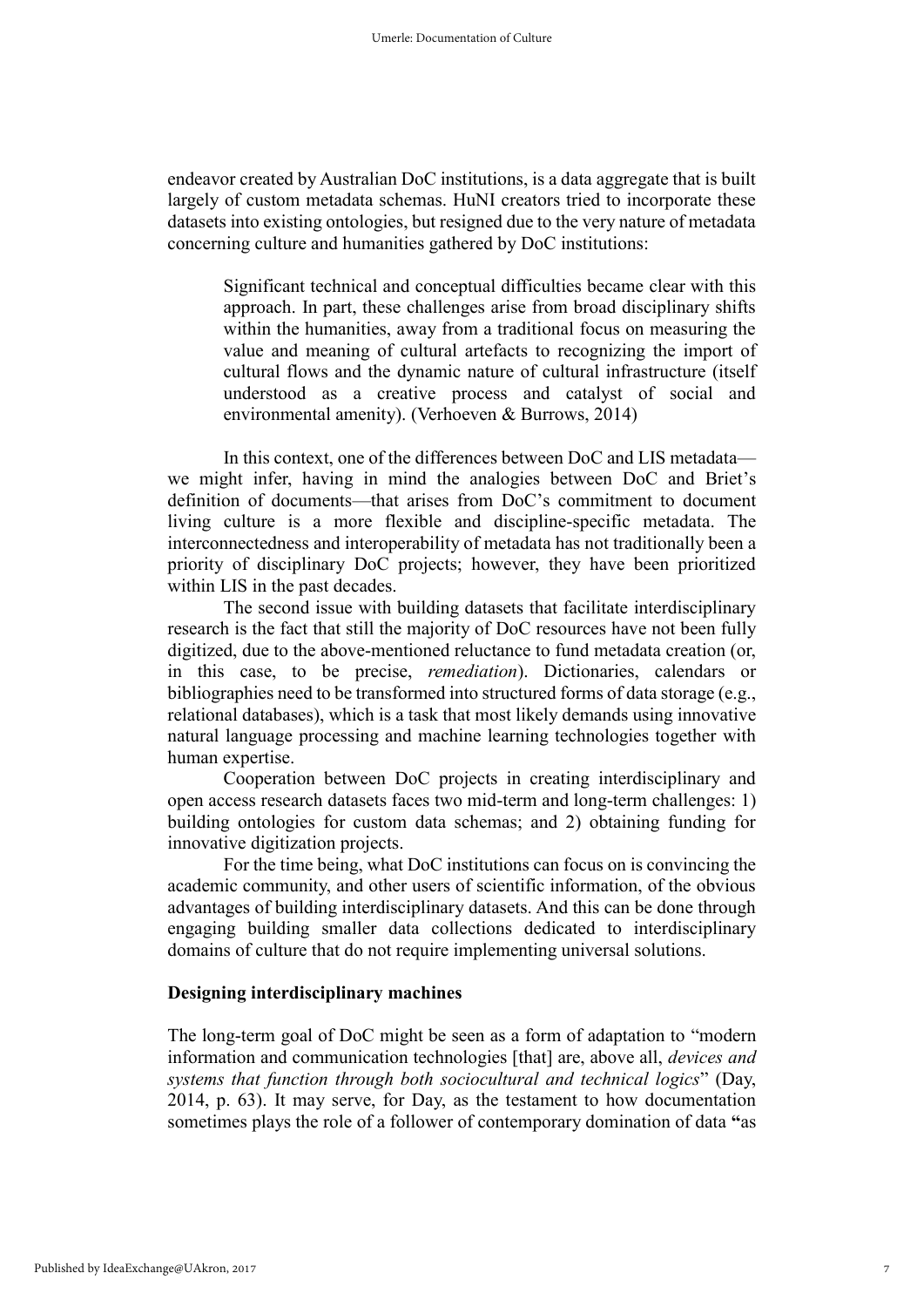privileged, and indeed sometimes, as the only form, of knowledge and experience and so as the governing mediator for understanding and actions" (Day, 2014, p. 151). What documentation sees as a more efficient way to explore and communicate knowledge is a form of sociopolitical power that has colonized our everyday existence. The data-centric culture creates an environment in which people cease to control documentation tools and themselves become the objects of documentation for powerful devices such as search engines, browsers and other applications.

Indeed, Day's (2014) *Indexing It All* and other literature critical (in general or in specific) of documentation projects that embrace data science ideas or tools should serve as a constant benchmark for the implementation of these ideas and tools:

The opacity of what machines are doing in the background of our lives creates illusions of fairness, equity, privacy, or full access to everything. None of these is assured or necessarily true for all seekers and users of information. The growing issue of automated control over scholarship requires that we become better informed about the nature of computation and its control over what is accessible from and delivered to our devices. We should push for, if not demand, transparency, education, and dialogue about the implications of the choices the machines make (through human programming choices) and their potential risks, principles and standards, and mitigation strategies and options—plus far more than we can elucidate at this time. (Alexander et al., 2016, p. 13)

DoC projects should infer from this critical literature three main ideas, while embracing data science concepts. Firstly, the duty to first and foremost document a certain domain of culture treated as cultural heritage. The scope of documentation should not be influenced only by the current interests of users (because the concept of cultural heritage always demands a long-term perspective), especially if it leads to its narrowing (focusing on documenting "most read" or "most searchable" items, etc.). What should be constantly influenced by users' current needs is the design of tools and devices introduced by DoC projects. Secondly, DoC project should implement technologies that guarantee preserving rich and diverse methodologies of various DoC projects as primary (like semantic web or linked data) or secondary (flexible noSQL databases) tools for making interdisciplinary datasets connected. Thirdly, DoC projects should be transparent as to how digital tools, even those that serve just to present knowledge, might influence users' image of culture.

# **References**

Alexander, B., Barrett, K., Cumming, S., Herron, P., Holland, C., Keane, K., Ogburn, J., Orlowitz, J., Thomas, M. A., & Tsao, J. (2016). Report from the Information Overload and Underload Workgroup, Open